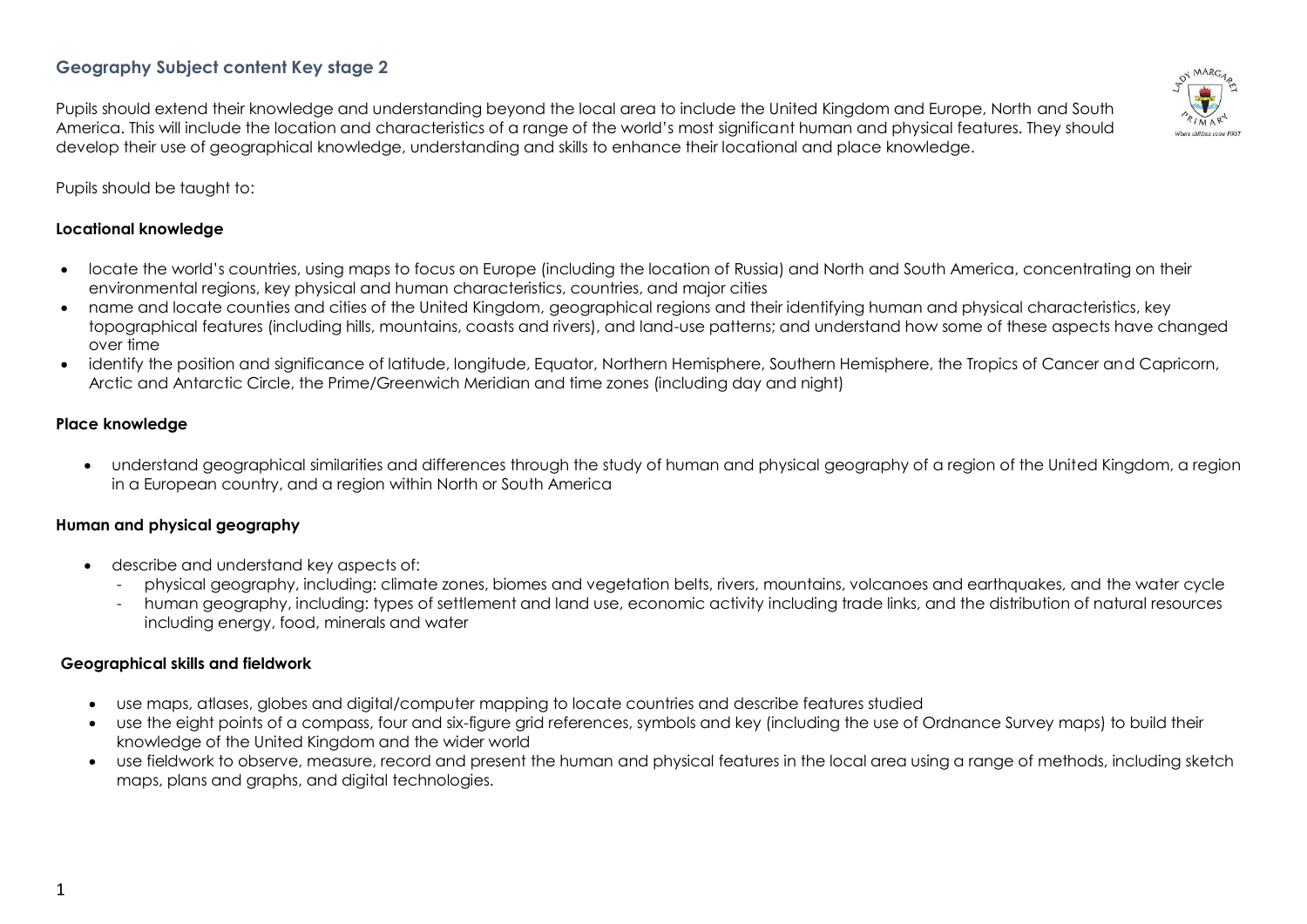## **Geography Skills Progression Year 3 & Year 4**



| <b>Mapping</b>                                                                                                                                                                                                                                                                                                                                                                                                                                                                                                                                                                                                                                                                                                                                                                                                                                                                                                                                                                                                                                  | <b>Fieldwork</b>                                                                                                                                                                                                                                                                                                                       | <b>Enquiry and Investigation</b>                                                                                                                                                                                                                                                                             | Communication                                                                                                                                                                                                                                                                                                                                                                                                                                                                                                                                                                            | Use of ICT / technology                                                                                                                                                                                                                                                                                                                                                                                                                                                                                                                                                                 |
|-------------------------------------------------------------------------------------------------------------------------------------------------------------------------------------------------------------------------------------------------------------------------------------------------------------------------------------------------------------------------------------------------------------------------------------------------------------------------------------------------------------------------------------------------------------------------------------------------------------------------------------------------------------------------------------------------------------------------------------------------------------------------------------------------------------------------------------------------------------------------------------------------------------------------------------------------------------------------------------------------------------------------------------------------|----------------------------------------------------------------------------------------------------------------------------------------------------------------------------------------------------------------------------------------------------------------------------------------------------------------------------------------|--------------------------------------------------------------------------------------------------------------------------------------------------------------------------------------------------------------------------------------------------------------------------------------------------------------|------------------------------------------------------------------------------------------------------------------------------------------------------------------------------------------------------------------------------------------------------------------------------------------------------------------------------------------------------------------------------------------------------------------------------------------------------------------------------------------------------------------------------------------------------------------------------------------|-----------------------------------------------------------------------------------------------------------------------------------------------------------------------------------------------------------------------------------------------------------------------------------------------------------------------------------------------------------------------------------------------------------------------------------------------------------------------------------------------------------------------------------------------------------------------------------------|
| · Use a wider range of maps (including<br>digital), atlases and globes to locate<br>countries and features studied.<br>• Use maps and diagrams from a range of<br>publications e.g. holiday brochures, leaflets,<br>town plans.<br>. Use maps at more than one scale.<br>Recognise that larger scale maps cover less<br>area.<br>• Make and use simple route maps.<br>Recognise patterns on maps and begin to<br>explain what they show.<br>• Use the index and contents page of atlases.<br>• Label maps with titles to show their purpose<br>Recognise that contours show height and<br>slope.<br>• Use 4 figure coordinates to locate features<br>on maps.<br>• Create maps of small areas with features in<br>the correct place.<br>· Use plan views.<br>Recognise some standard OS symbols.<br>• Link features on maps to photos and aerial<br>views.<br>. Make a simple scaled drawing e.g. of the<br>classroom.<br>• Use a scale bar to calculate some distances<br>• Relate measurement on large scale maps to<br>measurements outside. | • Use the eight points of a<br>compass.<br>· Observe, measure and record<br>the human and physical features<br>in the local area using a range of<br>methods including sketch maps,<br>cameras and other digital<br>devices.<br>· Make links between features<br>observed in the environment to<br>those on maps and aerial<br>photos. | • Ask more searching questions<br>including, 'how?' and, 'why? as<br>well as, 'where?' and 'what?'<br>when investigating places and<br>processes<br>• Make comparisons with their<br>own lives and their own situation.<br>• Show increasing empathy and<br>describe similarities as well as<br>differences. | · Identify and describe<br>geographical features,<br>processes (changes), and<br>patterns.<br>· Use geographical language<br>relating to the physical and<br>human processes detailed in the<br>PoS e.g. tributary and source<br>when learning about rivers.<br>• Communicate geographical<br>information through a range of<br>methods including sketch maps,<br>plans, graphs and presentations.<br><b>Express opinions and personal</b><br>views about what they like and<br>don't like about specific<br>geographical features and<br>situations e.g. a proposed local<br>wind farm. | . Use the zoom facility on digital<br>maps to locate places at<br>different scales.<br>• Add a range of text and<br>annotations to digital maps to<br>explain features and places.<br>• View a range of satellite images<br>• Add photos to digital maps.<br>• Draw and follow routes on<br>digital maps.<br>• Use presentation/multimedia<br>software to record and explain<br>geographical features and<br>processes.<br>• Use spreadsheets, tables and<br>charts to collect and display<br>geographical data.<br>• Make use of geography in the<br>news – online reports & websites. |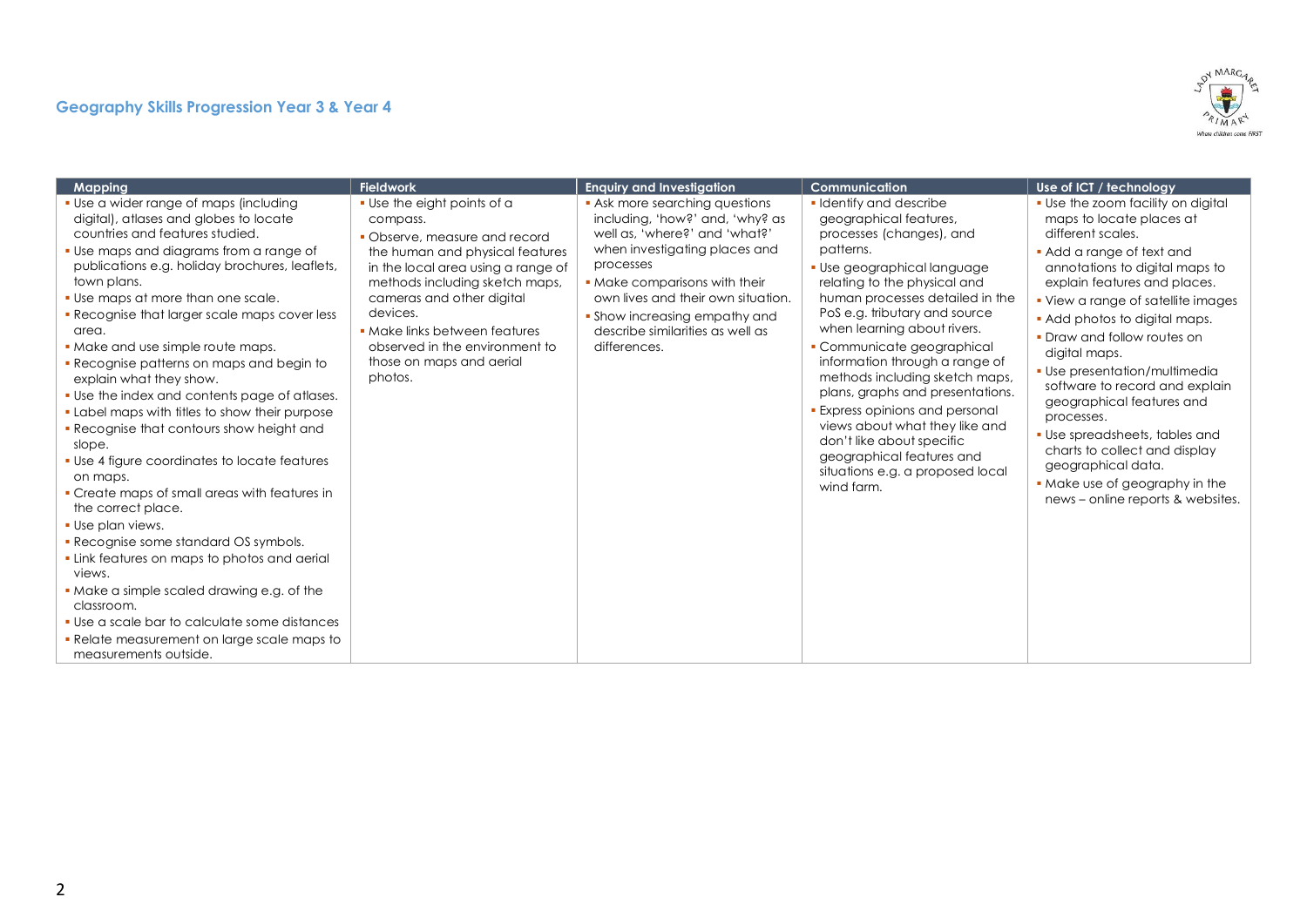



| Term      | Autumn 2                                                                                                                                                   | Spring 2                | Summer 2              |
|-----------|------------------------------------------------------------------------------------------------------------------------------------------------------------|-------------------------|-----------------------|
| Topic     | India                                                                                                                                                      | Volcanoes               | Our local environment |
|           |                                                                                                                                                            |                         |                       |
| Core Text | Rama and the Demon King                                                                                                                                    | The Pebble in my Pocket | The Promise           |
| Concepts  | Place, space, , environmental impact and sustainability, environment – physical and human processes, cultural awareness and<br>diversity, interconnections |                         |                       |

| <b>Locational Knowledge</b>                                                                                                                                                                                                                                                                                                                                                                                                                                                                                                                                                                                                                                            | <b>Place Knowledge</b>                                                                                                                                                                                                                                                                                                                   | <b>Human &amp; Physical Geography</b>                                                                                                                                                                                                                                                                                                                                                                                                                  | <b>Geographical Skills &amp; Fieldwork</b>                                                                                                                                                                                                                                                                                                                                                                                                                                                                                                  |
|------------------------------------------------------------------------------------------------------------------------------------------------------------------------------------------------------------------------------------------------------------------------------------------------------------------------------------------------------------------------------------------------------------------------------------------------------------------------------------------------------------------------------------------------------------------------------------------------------------------------------------------------------------------------|------------------------------------------------------------------------------------------------------------------------------------------------------------------------------------------------------------------------------------------------------------------------------------------------------------------------------------------|--------------------------------------------------------------------------------------------------------------------------------------------------------------------------------------------------------------------------------------------------------------------------------------------------------------------------------------------------------------------------------------------------------------------------------------------------------|---------------------------------------------------------------------------------------------------------------------------------------------------------------------------------------------------------------------------------------------------------------------------------------------------------------------------------------------------------------------------------------------------------------------------------------------------------------------------------------------------------------------------------------------|
| Use maps to locate the countries,<br>environmental regions, key physical and<br>human characteristics and major cities of<br>Europe and North/South America.<br>Name and locate counties and cities of the<br>UK, geographical regions and their identifying<br>human and physical characteristics, key<br>topographical features and land-use patterns.<br>Understand how some of these have changed<br>over time.<br>Identify the position and significance of<br>latitude, longitude, Equator, Northern<br>Hemisphere, Southern Hemisphere, the<br>Tropics of Cancer and Capricorn, Arctic and<br>Antarctic Circle, the Prime/Greenwich<br>Meridian and time zones. | Study the human and physical geography of<br>a region of the United Kingdom.<br>Study the human and physical geography of<br>a region in a European country.<br>Study the human and physical geography a<br>region within North or South America.<br>Understand geographical similarities and<br>differences between the places studied. | Describe and understand key aspects of<br>physical geography, including: climate zones,<br>biomes and vegetation belts, rivers,<br>mountains, volcanoes and earthquakes, and<br>the water cycle.<br>Describe and understand key aspects of<br>human geography, including: types of<br>settlement and land use, economic activity<br>including trade links, and the distribution of<br>natural resources including energy, food,<br>minerals and water. | Use maps, atlases, globes and digital/computer<br>mapping to locate countries and describe features<br>studied.<br>Use the eight points of a compass, four and six-<br>figure grid references, symbols and key (including<br>the use of OS maps) to build their knowledge of the<br>United Kingdom and the wider world.<br>Use fieldwork to observe, measure, record and<br>present the human and physical features in the<br>local area using a range of methods, including<br>sketch maps, plans and graphs, and digital<br>technologies. |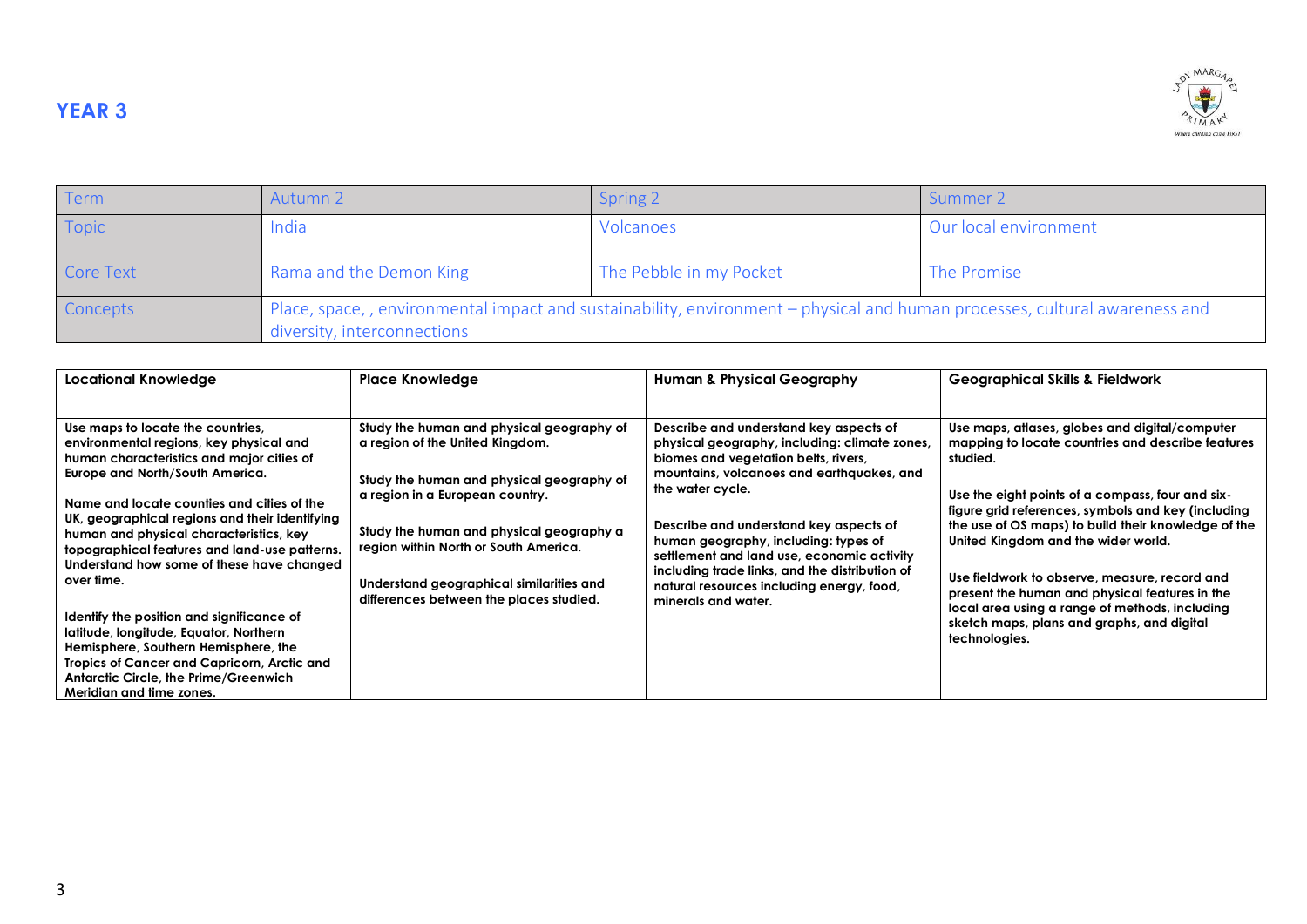

# **YEAR 4**

| <b>Term</b>  | Autumn 1                                                                                                                    | Spring 1   | Summer 1                  |
|--------------|-----------------------------------------------------------------------------------------------------------------------------|------------|---------------------------|
| <b>Topic</b> | Weather                                                                                                                     | Egypt      | <b>Global Environment</b> |
|              |                                                                                                                             |            |                           |
| Core Text    | Hurricane                                                                                                                   | Varjax Paw | Shakespeare               |
| Concepts     | Place, space, , environmental impact and sustainability, environment – physical and human processes, cultural awareness and |            |                           |
|              | diversity, interconnections                                                                                                 |            |                           |

| Locational Knowledge                                                                                                                                                                                                                                                                                                                                                                                                                                                                                                                                                                                                                                                   | <b>Place Knowledge</b>                                                                                                                                                                                                                                                                                                                   | <b>Human &amp; Physical Geography</b>                                                                                                                                                                                                                                                                                                                                                                                                                  | <b>Geographical Skills &amp; Fieldwork</b>                                                                                                                                                                                                                                                                                                                                                                                                                                                                                                     |
|------------------------------------------------------------------------------------------------------------------------------------------------------------------------------------------------------------------------------------------------------------------------------------------------------------------------------------------------------------------------------------------------------------------------------------------------------------------------------------------------------------------------------------------------------------------------------------------------------------------------------------------------------------------------|------------------------------------------------------------------------------------------------------------------------------------------------------------------------------------------------------------------------------------------------------------------------------------------------------------------------------------------|--------------------------------------------------------------------------------------------------------------------------------------------------------------------------------------------------------------------------------------------------------------------------------------------------------------------------------------------------------------------------------------------------------------------------------------------------------|------------------------------------------------------------------------------------------------------------------------------------------------------------------------------------------------------------------------------------------------------------------------------------------------------------------------------------------------------------------------------------------------------------------------------------------------------------------------------------------------------------------------------------------------|
| Use maps to locate the countries,<br>environmental regions, key physical and<br>human characteristics and major cities of<br>Europe and North/South America.<br>Name and locate counties and cities of the UK.<br>geographical regions and their identifying<br>human and physical characteristics, key<br>topographical features and land-use patterns.<br>Understand how some of these have changed<br>over time.<br>Identify the position and significance of<br>latitude, longitude, Equator, Northern<br>Hemisphere, Southern Hemisphere, the Tropics<br>of Cancer and Capricorn, Arctic and Antarctic<br>Circle, the Prime/Greenwich Meridian and<br>time zones. | Study the human and physical geography of a<br>region of the United Kingdom.<br>Study the human and physical geography of a<br>region in a European country.<br>Study the human and physical geography a<br>region within North or South America.<br>Understand geographical similarities and<br>differences between the places studied. | Describe and understand key aspects of<br>physical geography, including: climate zones,<br>biomes and vegetation belts, rivers, mountains,<br>volcanoes and earthquakes, and the water<br>cycle.<br>Describe and understand key aspects of<br>human geography, including: types of<br>settlement and land use, economic activity<br>including trade links, and the distribution of<br>natural resources including energy, food,<br>minerals and water. | Use maps, atlases, globes and<br>digital/computer mapping to locate countries<br>and describe features studied.<br>Use the eight points of a compass, four and six-<br>figure grid references, symbols and key<br>(including the use of OS maps) to build their<br>knowledge of the United Kingdom and the<br>wider world.<br>Use fieldwork to observe, measure, record and<br>present the human and physical features in the<br>local area using a range of methods, including<br>sketch maps, plans and graphs, and digital<br>technologies. |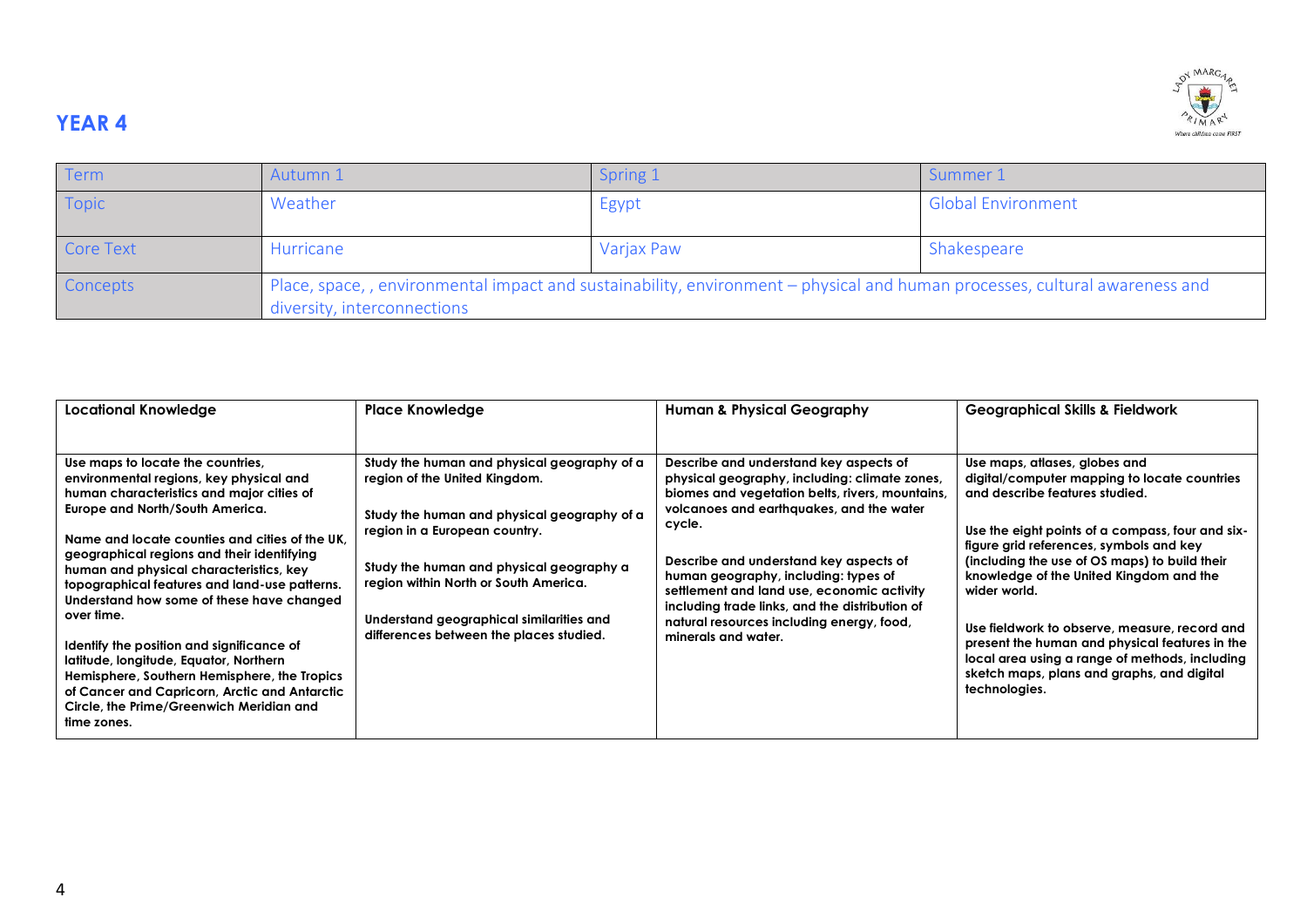

## **Geography Skills Progression Year 5 & Year 6**

| <b>Mapping</b>                                                                                                                                                                                                                                                                                                                                                                                                                                                                                                                                                                                                                                                                                                                                                                                                                                                                                                                                                                                                                                                                                                    | <b>Fieldwork</b>                                                                                                                                                                                                                                                                                                                                                                                                                                         | <b>Enquiry and Investigation</b>                                                                                                                                                                                                                                                                  | Communication                                                                                                                                                                                                                                                                                                                                                                                                                                                                                                                                                                                                                                                                                                                   | Use of ICT / technology                                                                                                                                                                                                                                                                                                                                                                                                                                                                                                                                                                                                                                                                               |
|-------------------------------------------------------------------------------------------------------------------------------------------------------------------------------------------------------------------------------------------------------------------------------------------------------------------------------------------------------------------------------------------------------------------------------------------------------------------------------------------------------------------------------------------------------------------------------------------------------------------------------------------------------------------------------------------------------------------------------------------------------------------------------------------------------------------------------------------------------------------------------------------------------------------------------------------------------------------------------------------------------------------------------------------------------------------------------------------------------------------|----------------------------------------------------------------------------------------------------------------------------------------------------------------------------------------------------------------------------------------------------------------------------------------------------------------------------------------------------------------------------------------------------------------------------------------------------------|---------------------------------------------------------------------------------------------------------------------------------------------------------------------------------------------------------------------------------------------------------------------------------------------------|---------------------------------------------------------------------------------------------------------------------------------------------------------------------------------------------------------------------------------------------------------------------------------------------------------------------------------------------------------------------------------------------------------------------------------------------------------------------------------------------------------------------------------------------------------------------------------------------------------------------------------------------------------------------------------------------------------------------------------|-------------------------------------------------------------------------------------------------------------------------------------------------------------------------------------------------------------------------------------------------------------------------------------------------------------------------------------------------------------------------------------------------------------------------------------------------------------------------------------------------------------------------------------------------------------------------------------------------------------------------------------------------------------------------------------------------------|
| • Use a wide range of maps, atlases, globes<br>and digital maps to locate countries and<br>features studied.<br>• Relate different maps to each other and to<br>aerial photos.<br><b>Begin to understand the differences</b><br>between maps e.g. Google maps vs.<br>Google Earth, and OS maps.<br>• Choose the most appropriate map/globe<br>for a specific purpose.<br>. Follow routes on maps describing what can<br>be seen.<br>. Interpret and use thematic maps.<br>• Understand that purpose, scale, symbols<br>and style are related.<br>• Recognise different map projections.<br>• Identify, describe and interpret relief<br>features on OS maps.<br>• Use six figure coordinates.<br>• Use latitude/longitude in a globe or atlas.<br>• Create sketch maps using symbols and a<br>key.<br>• Use a wider range of OS symbols including<br>1:50K symbols.<br>• Know that different scale OS maps use some<br>different symbols.<br>• Use models and maps to discuss land shape<br>i.e. contours and slopes.<br>• Use the scale bar on maps.<br>• Read and compare map scales.<br>• Draw measured plans. | • Use eight cardinal points to give<br>directions and instructions.<br>• Observe, measure and record<br>human and physical features<br>using a range of methods<br>including sketch maps, cameras<br>and other digital technologies<br>e.g. data loggers to record (e.g.<br>weather) at different times and<br>in different places.<br>• Interpret data collected and<br>present the information in a<br>variety of ways including charts<br>and graphs. | • Ask and answer questions that<br>are more causal e.g. Why is that<br>happening in that place? Could<br>it happen here? What<br>happened in the past to cause<br>that? How is it likely change in<br>the future?<br>• Make predictions and test simple<br>hypotheses about people and<br>places. | • Identify and explain increasing<br>complex geographical features,<br>processes (changes), patterns,<br>relationships and ideas.<br>· Use more precise geographical<br>language relating to the<br>physical and human processes<br>detailed in the PoS e.g. tundra,<br>coniferous/deciduous forest<br>when learning about biomes.<br>• Communicate geographical<br>information in a variety of ways<br>including through maps,<br>diagrams, numerical and<br>quantitative skills and writing at<br>increasing length.<br>• Develop their views and<br>attitudes to critically evaluate<br>responses to local geographical<br>issues or events in the news e.g.<br>for/against arguments relating to<br>the proposed wind farm. | • Use appropriate search facilities<br>when locating places on<br>digital/online maps and<br>websites.<br>• Use wider range of labels and<br>measuring tools on digital maps.<br>• Start to explain satellite imagery.<br>• Use and interpret live data e.g.<br>weather patterns, location and<br>timing of earthquakes/volcanoes<br>etc.<br>• Collect and present data<br>electronically e.g. through the<br>use of electronic<br>questionnaires/surveys.<br>• Communicate geographical<br>information electronically e.g.<br>multimedia software, webpage,<br>blog, poster or app.<br>. Investigate electronic links with<br>schools/children in other places<br>e.g. email/video<br>communication. |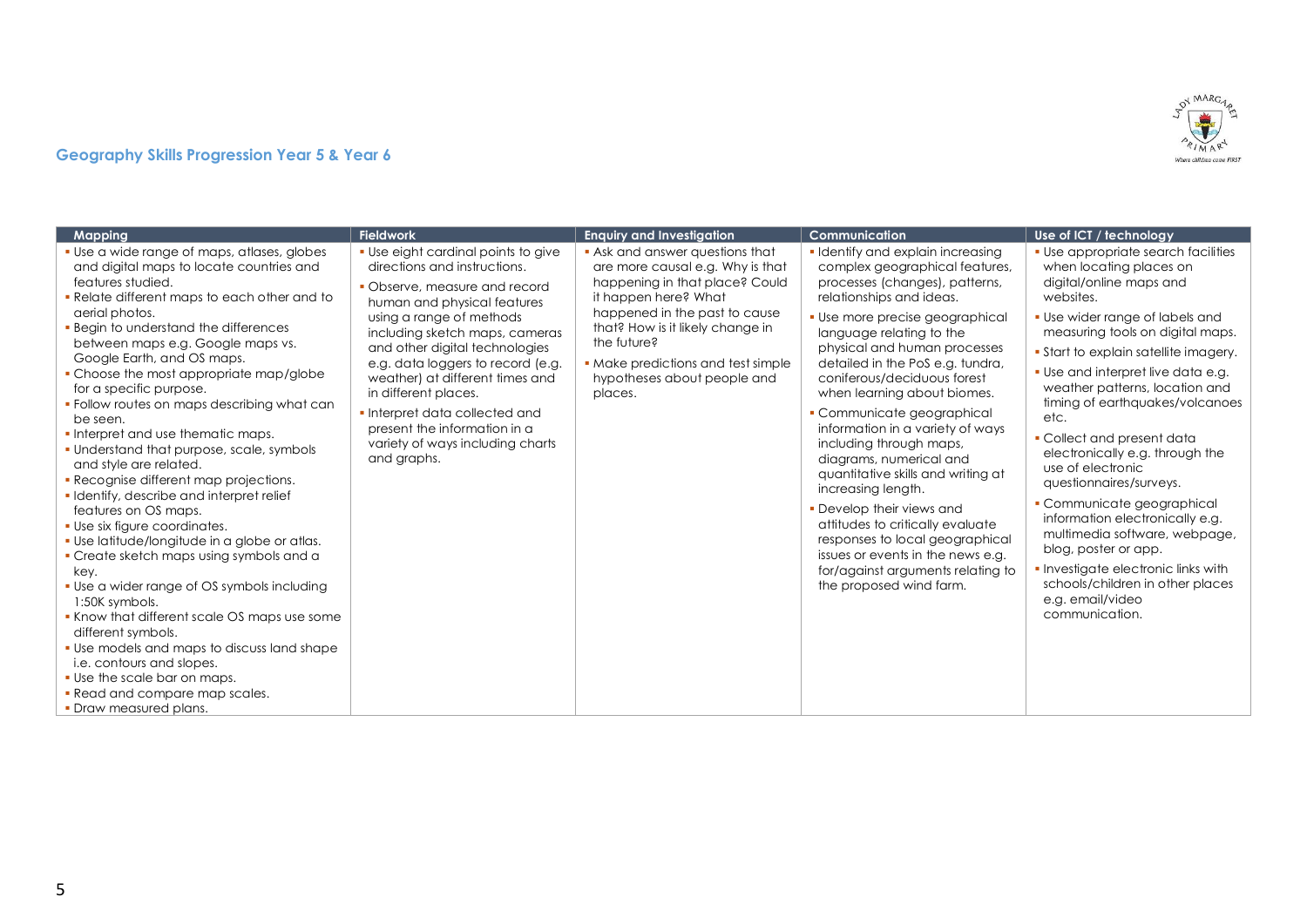

# **YEAR 5**

| Term         | Autumn 2                                                                                                                         | Spring 2             | Summer 2 |
|--------------|----------------------------------------------------------------------------------------------------------------------------------|----------------------|----------|
| <b>Topic</b> | <b>Maps</b>                                                                                                                      | Rainforests          | Energy   |
|              |                                                                                                                                  |                      |          |
| Core Text    | How to Train your dragon                                                                                                         | The great kapok tree | Odyssey  |
| Concepts     | Place, space, scale, environmental impact and sustainability, environment - physical and human processes, cultural awareness and |                      |          |
|              | diversity, interconnections                                                                                                      |                      |          |

| <b>Locational Knowledge</b>                                                                                                                                                                                                                                                                                                                                                                                                                                                                                                                                                                                                                                            | <b>Place Knowledge</b>                                                                                                                                                                                                                                                                                                                   | <b>Human &amp; Physical Geography</b>                                                                                                                                                                                                                                                                                                                                                                                                                  | <b>Geographical Skills &amp; Fieldwork</b>                                                                                                                                                                                                                                                                                                                                                                                                                                                                                                     |
|------------------------------------------------------------------------------------------------------------------------------------------------------------------------------------------------------------------------------------------------------------------------------------------------------------------------------------------------------------------------------------------------------------------------------------------------------------------------------------------------------------------------------------------------------------------------------------------------------------------------------------------------------------------------|------------------------------------------------------------------------------------------------------------------------------------------------------------------------------------------------------------------------------------------------------------------------------------------------------------------------------------------|--------------------------------------------------------------------------------------------------------------------------------------------------------------------------------------------------------------------------------------------------------------------------------------------------------------------------------------------------------------------------------------------------------------------------------------------------------|------------------------------------------------------------------------------------------------------------------------------------------------------------------------------------------------------------------------------------------------------------------------------------------------------------------------------------------------------------------------------------------------------------------------------------------------------------------------------------------------------------------------------------------------|
| Use maps to locate the countries.<br>environmental regions, key physical and<br>human characteristics and major cities of<br>Europe and North/South America.<br>Name and locate counties and cities of the UK.<br>geographical regions and their identifying<br>human and physical characteristics, key<br>topographical features and land-use patterns.<br>Understand how some of these have changed<br>over time.<br>Identify the position and significance of<br>latitude, longitude, Equator, Northern<br>Hemisphere, Southern Hemisphere, the Tropics<br>of Cancer and Capricorn, Arctic and Antarctic<br>Circle, the Prime/Greenwich Meridian and<br>time zones. | Study the human and physical geography of a<br>region of the United Kingdom.<br>Study the human and physical geography of a<br>region in a European country.<br>Study the human and physical geography a<br>region within North or South America.<br>Understand geographical similarities and<br>differences between the places studied. | Describe and understand key aspects of<br>physical geography, including: climate zones,<br>biomes and vegetation belts, rivers, mountains,<br>volcanoes and earthquakes, and the water<br>cycle.<br>Describe and understand key aspects of<br>human geography, including: types of<br>settlement and land use, economic activity<br>including trade links, and the distribution of<br>natural resources including energy, food,<br>minerals and water. | Use maps, atlases, globes and<br>digital/computer mapping to locate countries<br>and describe features studied.<br>Use the eight points of a compass, four and six-<br>figure grid references, symbols and key<br>(including the use of OS maps) to build their<br>knowledge of the United Kingdom and the<br>wider world.<br>Use fieldwork to observe, measure, record and<br>present the human and physical features in the<br>local area using a range of methods, including<br>sketch maps, plans and graphs, and digital<br>technologies. |